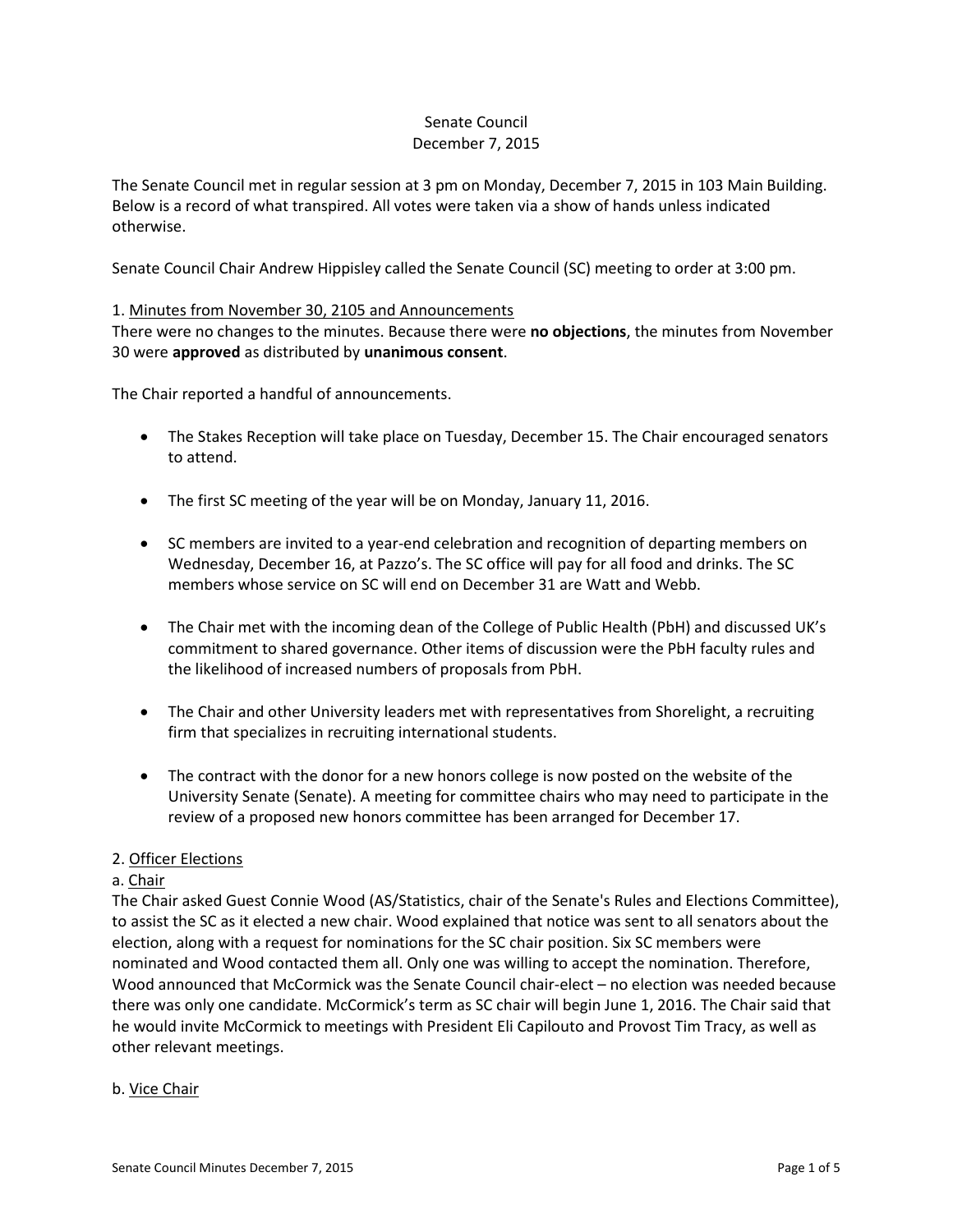The Chair again turned to Wood to assist in the election of a vice chair for SC. Wood said that the main duties of the vice chair are to: support the chair; be available to chair meetings in the absence of the SC chair; and briefly read over the beautiful minutes prepared by Ms. Brothers. Wood explained that Bailey, Brown, Kraemer, Mazur, and Porter were eligible to serve as vice chair. Kraemer **nominated** Bailey and Bailey **nominated** Kraemer. Watt **seconded**. Porter **moved** to close nominations and Grossman **seconded**. [No vote was taken on closing nominations.]

Wood handed out pieces of paper on which SC members could register their votes. When all SC members had voted, Wood announced that Kraemer would be the next SC vice chair. [Votes: Kraemer – five; Bailey – two; abstentions – 2.]

## 3. Candidates for Degrees

## a. 2015 December Degree List

McCormick **moved** that the elected faculty senators approve UK's December 2015 list of candidates for credentials, for submission to the Senate and then through the President to the Board of Trustees, as the recommended degrees to be conferred by the Board. Brown **seconded**. A **vote** was taken and the motion **passed** with none opposed.

## 4. Proposed Changes to College of Dentistry Calendar (spring 2016)

The Chair reported that the changes that the College of Dentistry wanted to request had already been incorporated, so there was no need for SC to discuss the matter. There were no objections from SC members.

#### 5. Conversation with Senior Vice Provost for Academic Excellence Charles Carlson

Guest Charles Carlson (AS/Psychology, senior vice provost for academic excellence) gave SC members some background information on the reasons he accepted his new administrative position, as well as an explanation of his request for nominees to serve on a faculty committee to help advise him as he oversees the process for submitting a proposal for a new honors college. Carlson noted that when he saw the initial paperwork for an honors college and was informed of the process to date, he was not satisfied with the level of faculty participation thus far. Carlson said he wanted to hear from a broad base before submitting the proposal to the Senate for review. He said the faculty advisory group would give him a bigger and better picture of what has been put to paper at this point, prior to any proposal being submitted to Senate.

There were a variety of questions from SC members. Carlson explained that he would appoint the advisory committee; in addition to nominations from SC, he has already asked deans to submit names. Carlson said he had already invited Associate Provost for Undergraduate Education Ben Withers to participate as an ex officio member. If the final proposal requires structural changes to *Governing Regulations, Administrative Regulations*, or *Senate Rules*, Carlson would like that to be obvious from the proposal. Nominees for the advisory committee will be expected to share their wisdom and counsel, although it was appropriate for members to also raise issues that concern colleagues. By and large, existing Honors courses will make up the majority of any revision to the Honors curriculum. The current faculty of record for the Honors Program will have a voice in the proposal, prior to it being reviewed by any additional groups.

Kraemer noted that the contract between the University and the donor supporting a new honors college laid out some explicit curricular offerings, but the curriculum at UK has normally been considered to be pure educational policy. Carlson said that one reason he wants feedback is to get a clear sense of how a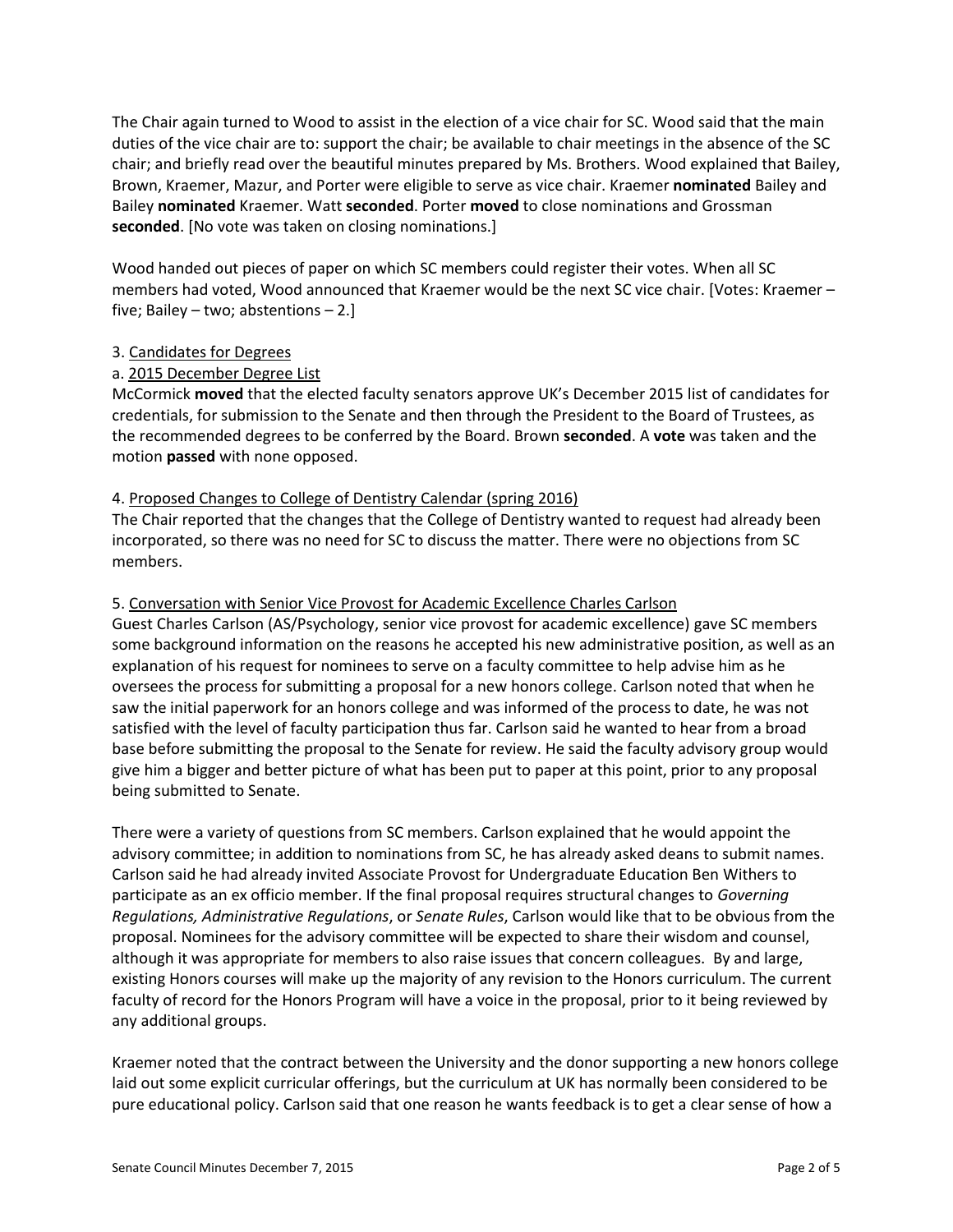broader group of faculty perceive a proposal. Although the contract stipulates creation of an advisory committee by November 1, Carlson explained that work creating the advisory committee was still ongoing and will be composed soon. Carlson added that he was not sure how the three deadlines in the contract (November 1: establish advisory committee; December 31 – advisory committee reviews proposal; June 30 – entire proposal approved by Senate) were being interpreted. Carlson said it was his understanding that the donor was somewhat flexible with those deadlines. Carlson confirmed that there will be four general groups of faculty involved in the process: the Honors Program faculty of record; the advisory committee as outlined in the contract; an advisory group to work directly with Carlson; and the Senate apparatus (including Senate subcommittees).

The Chair asked how soon Carlson would like nominees for his advisory group and Carlson said he would like to have them as soon as possible so his advisory group could be constituted prior to the holidays. This would allow Carlson's advisory group to hit the ground running immediately following the winter break. Carlson clarified that he wanted two nominees for his advisory committee, but that he had not yet determined the process for identifying faculty to serve on the official advisory committee for an honors college. Carlson noted that there would be six other members of his advisory committee, suggested by college deans.

After Carlson departed, SC members deliberated on how to identify nominees for Carlson's advisory committee. After discussion, it was determined that the Chair would send an email to senators to solicit nominations for faculty senators (including self-nominations) to serve on Carlson's advisory committee.

- 6. Committee Reports
- a. Senate's Academic Programs Committee (SAPC) Margaret Schroeder, Chair
- i. Proposed Suspension of MS in Agriculture

Guest Margaret Schroeder, chair of the Senate's Academic Programs Committee (SAPC), explained the proposal to close the MS in Agriculture (Rural Sociology). She said that after reviewing the proposal, it became clear that the proposal should be to close the program, not just have admissions suspended. All the necessary paperwork has been submitted to the Council on Postsecondary Education and the proper votes were taken at the department and college levels. Guest Keiko Tanaka (AG/Community and Leadership Development) explained that there had not been any students in the program for the last 30 years.

The **motion** from the SAPC was that the University Senate approve the deletion of the existing MS in Agriculture (Rural Sociology), in the Department of Sociology within the College Arts and Sciences. Because the motion came from committee, no **second** was required. There were a handful of questions from SC members. A **vote** was taken and the motion **passed** with none opposed.

2b. May 2016 Honorary Degree Nominee(s) - Interim Graduate School Dean Susan Carvalho Guest Susan Carvalho (AS/Hispanic Studies, associate provost for international affairs) offered SC members a presentation on the proposed honorary degree nominees for the May 2016 commencement ceremonies.

Grossman **moved** that the elected faculty senators of the SC approve the recommendation of an Honorary Doctor of Science for AD, an Honorary Doctor of Laws for MT, an Honorary Doctor of Science for OH, and an Honorary Doctor of Humane Letters for RE, for submission to the University Senate and then through the President to the Board of Trustees, as the recommended honorary degrees to be conferred by the Board of Trustees. Bailey **seconded**. A **vote** was taken and the motion **passed** with none opposed.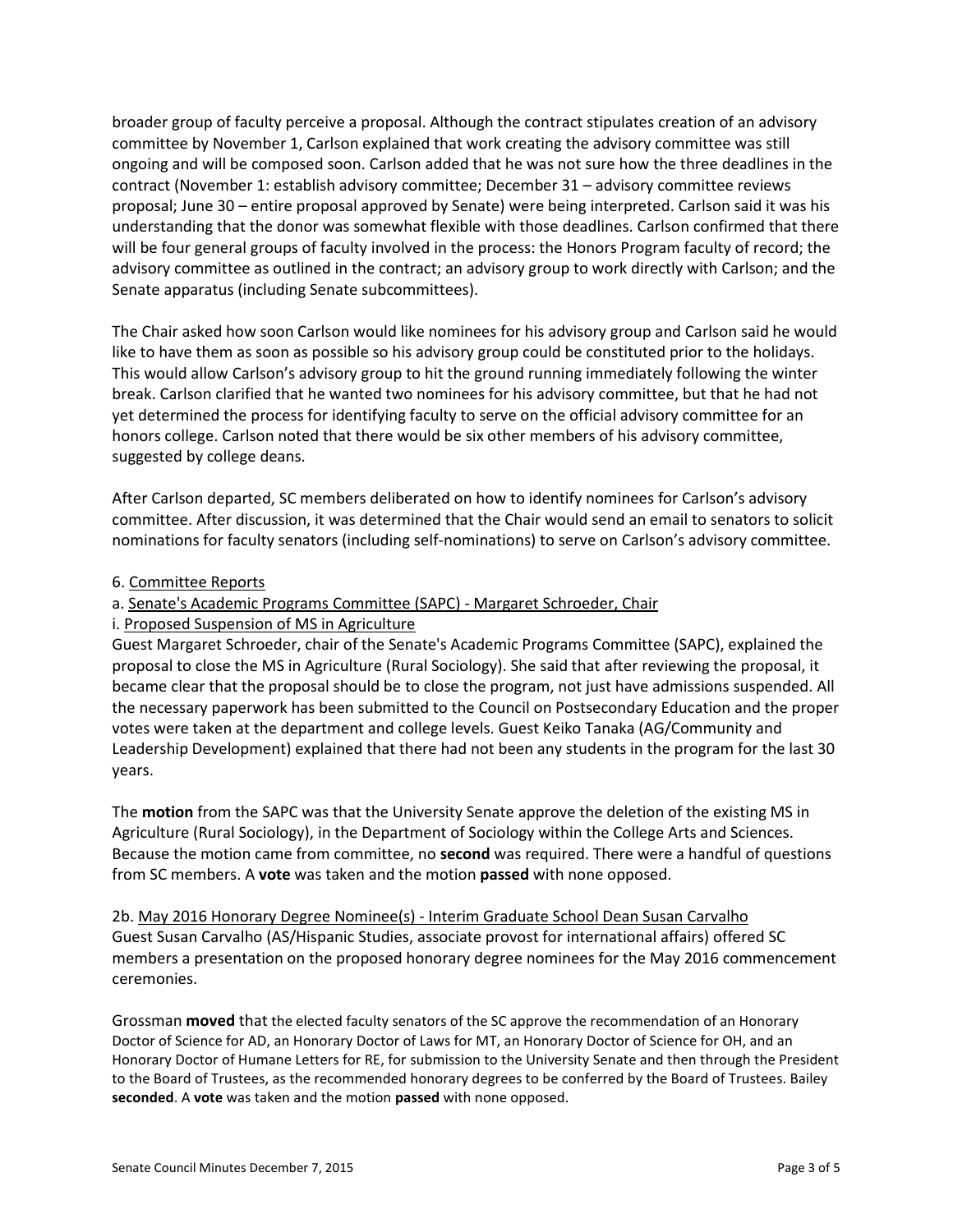# b. Senate's Academic Facilities Committee - John Nash, Chair

i. Update on STEAM Academy and Space Utilization in New Research Building

Guest John Nash (ED/Educational Leadership Studies), chair of the Senate's Academic Facilities Committee (SAFC), gave SC members an update on the new STEAM Academy (science, technology, engineering, arts, and mathematics) and space utilization in the new research building.

SC members engaged in a lively discussion with Nash about various aspects of the proposed new research building. SC members asked Nash to consider additional aspects when the SAFC meets again with Executive Vice President for Finance and Administration Eric Monday and Vice President for Research Lisa Cassis.

- The processes governing how researchers enter and exit resources in the new research building, particularly the criteria by which projects exit, i.e. are no longer associated with the building.
- How to deal with a scenario in which a tenure-track professor may be isolated from her/his home department if that professor is allocated start-up space in the new research building.
- Describe the types of research *currently* being conducted at UK that would fit the bill for being granted space in the new research building.

There was a brief discussion of how the term "campus core" means different things on campus, depending on the context (campus core for revitalization vs. parking core zone).

Nash then explained what information had been shared with him regarding the proposed STEAM Academy location, including the news that the on-campus site was no longer considered viable; discussions were ongoing about a location at Coldstream Research Campus. SC members and Nash discussed the lack of inclusion of broad faculty support from within the College of Education regarding STEAM Academy discussions and the lack of information shared with UK faculty serving on the STEAM Academy's advisory board. Also discussed was the perceived lack of a dual credit agreement with Fayette County Public Schools. SC members encouraged Education faculty members to invite College of Education Dean Mary John O'Hair to attend a meeting of Education's faculty council so more information could be shared. If Education faculty are unable to find out more information after engaging Dean O'Hair, the SC can revisit the issue.

## c. Senate's Rules and Elections Committee (SREC) - Connie Wood, Chair

i. Vetting of *Administrative Regulations 6:2* ("Policy and Procedures for Addressing and Resolving Allegations of Sexual Assault, Stalking, Dating Violence, and Domestic Violence") Guest Connie Wood, chair of the Senate's Rules and Elections Committee (SREC), explained to SC members that *Administrative Regulations 6:2* ("Policy and Procedures for Addressing and Resolving Allegations of Sexual Assault, Stalking, Dating Violence, and Domestic Violence") was promulgated by President Capilouto but necessary consultations with faculty and staff representative bodies did not occur, although they should have. There was also a question as to whether or not the proposed changes were vetted by the Regulation Review Committee. Wood also commented that language in *AR 1:6* ("Formulation and Issuance of University Governing Regulations and Administrative Regulations") was not clear regarding who stakeholders are and suggested that language also be revised. Grossman commented on an additional problem – the changes associated with *AR 6:2* included a change so sexual misconduct appeals will go to a special sexual misconduct appeals board, not to the University Appeals